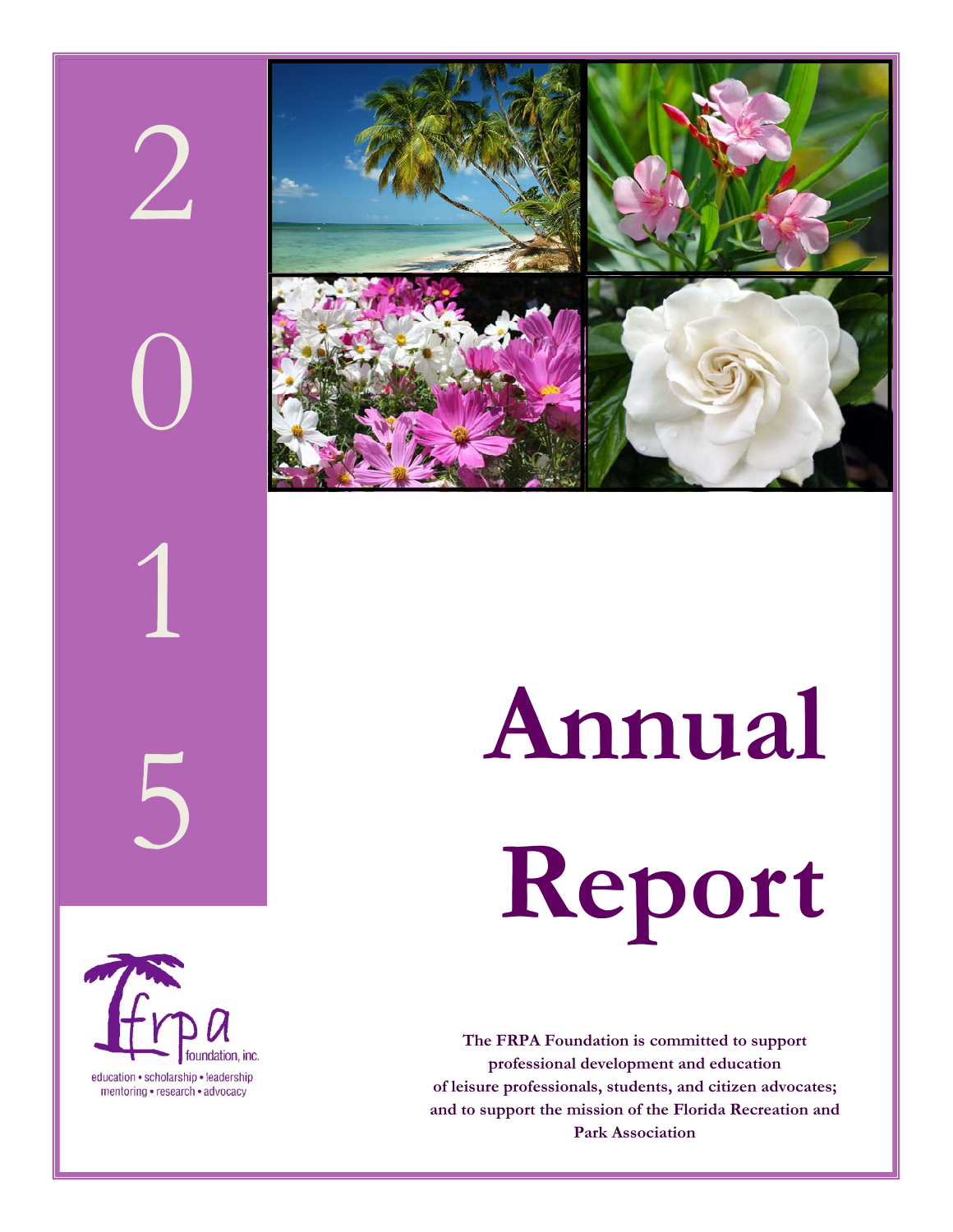

*President*  Alice Conkey

*President Elect*  Michelle Park, CPRP

*Secretary/Treasurer* Nan Voit, CPRP

*Immediate Past President*  Kristin Caborn, CPRE

*Trustees*  Mark Abdo, CPRP Marcia Bowen, CPRP Don Decker, CPRP Caleb Gunter, CPRP David Ramirez, APRP William Swartz Leslie Whitmer, CPRP

*Ex-Officio Trustee*  Joan Byrne, CPRE

*Executive Director*  Eleanor Warmack, CAE, CPRP

411 Office Plaza Drive Tallahassee, FL 32301-2756 850-878-3221 Fax 850-942-0712

Dear Friends,



I am pleased to present the 2015 Annual Report on behalf of the Board of Trustees of the FRPA Foundation, who continue to have as their priority reinvesting in the parks and recreation professional and the profession.

The Foundation continued to have a presence at the FRPA Annual Conference, state workshops, and the Agency Summit. We were also pleased to have been able to continue our sponsorship of the Abrahams Academy for Leadership Excellence and the Emerging Leaders Institute, reducing the registration costs to participants by nearly \$250 each.

We continued the Silent Auction, and included the Exhibit Hall vendors as in the previous year. Participation from the vendors increased this year, and we hope that this format continues to grow. The Silent Auction continues to be one of the primary fund raising activities facilitated by the Board of Trustees. A special thank you to all of those who donated items, as well as to those who purchased items.

Funds generated through donations and the auction provided the opportunity to again support the priorities of the FRPA. In an effort to continually assess the Foundation's purpose and goals, the Board of Trustees engaged a strategic analyst to facilitate a discussion about the future of the Foundation. The result of that dialogue was agreement to decrease the size of the Board which will occur in 2016, and a continual effort to assess the relevance of the Foundation relative to the fund raising capacity that exists. This is in keeping with the fiduciary responsibility of our Board of Trustees.

I invite you to celebrate the success of this past year, and join with us to ensure that the Foundation remains strong.

Sincerely,

alice Contray

Alice Conkey, President Board of Trustees

"A COPY OF THE OFFICIAL REGISTRATION AND FINANCIAL INFORMATION MAY BE OBTAINED FROM THE DIVISION OF CONSUMER SERVICES BY CALLING TOLL-FREE: 1-800-435-7352 WITHIN THE STATE. REGISTRATION DOES NOT IMPLY ENDORSEMENT, APPROVAL, OR RECOMMENDATION BY THE STATE."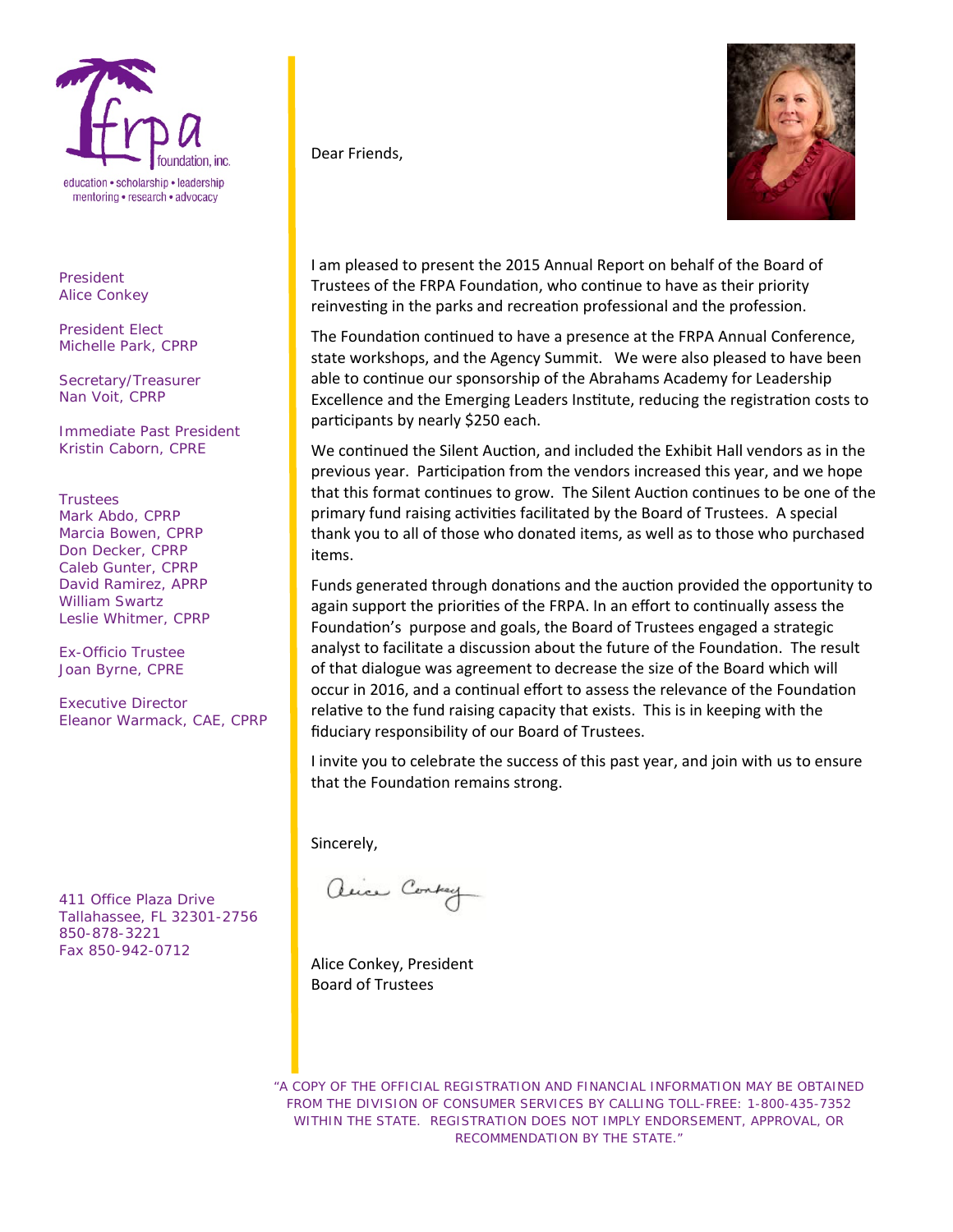# **Annual Auction Raises \$16,523**

*Italic print indicates* and *auction* donor *and donor* *and ndicates* and auction purchaser *Bold italic indicates an aucƟon donor and purchaser*

ACTIVE Network Adam Rossmell Amelia National Golf & Country Club Amelia River Cruise American Carnival Mart Angela Walker Anna Maria Dream Inn Apollo Sunguard Systems, Inc. Atkins Barker Specialty Company Becky Gunter Best Western Orlando Biltmore Hotel Bliss Products and Services Blue Man Group Bob DeCouto Bonaventure Country Club Brian Benton Brie Ondercin Broward County Parks and Recreation Burkhardt Construction, Inc. Buttleman's Sporting Goods Caleb Gunter Cathie Schanz Chris Rhody Christine Heubel City of Orlando Pottery Studio City of Plantation Commercial Energy Specialists Coral Ridge Country Club Courtney Kanistras Courtyard by MarrioƩ, Melbourne Craig Dolan Crandon Golf Course Dave Ramirez David Andrews David Vazquez Dawn Williams Daytona Beach Residence Inn Debbie Robinson Diane Cox DOGIPOT Dominica Recreation Products Don Decker Dubsdread Golf Course Elaine Smith Eleanor Warmack Electro‐Mech Scoreboard Embassy Suites Orlando North Embry Riddle FastPark & Relax Fernandina Beach Golf Club

Florida Playstructures & Water Features Florida Sports Foundation Florida Nursery Growers & Landscape Association Fred Poppe Fun Spot America GAI Consultants, Inc. / Community Solutions Group Gill ID Systems Ginger Bickett‐Fox Grady Brown Gregory Premer Hallie Vissagio Hampton Inn and Suites Heather Erickson Hillsborough County Parks and Recreation Holiday Inn Express & Suites Hubbard's Marina I Fly Orlando Ironwood Golf Course Jeff Pohlman Jefferson Geimer Jennifer Giessler Joan Byrne Joe Finnegan John Engh Jonathan Hale Jose Acosta Joy Robinson Kathy Cahill Kayak Amelia Kemper Sports Kennedy Space Center Korkat Larry Ferguson Leah Hoffman Leesburg Concrete Company, Inc. LEGOLAND Florida Resort Leslie Whitmer Lincoln Aquatics Linda Probert Littlejohn, an S&ME Company Marci Reedy Marcia Bowen Marion County Marisa Ostanek Mark Abdo Mark Miller Mark Richardson Michael Washington

Michelle Dean Michelle Park Michelle Yoder Michelle Zimmer Mideavil Times Missy Kitts Musco Sports Lighting Museum of Discovery and Science Nan Voit Nancy Taback National Flag Football Nicolette Davis No Fault Sport Group LLC Public Restroom Company Rain Bird Rainbow Turf Products Science Services Recreation Sports, Inc. Recreonics, Inc. Rene Connors Residence Inn Amelia Island Residence Inn by Marriott Robert Diersing Sarah Kirchberg SCORE Sports Scott Hampton Scrub Island Resort Shorty Robbins Sirata Beach Resort Site Horizons Stephen Rodriguez Steve Pohlman Steven Woytko/Karen Chastain Summerfield Crossings Golf Course Suzanne McAllister Symbiont Service Corp Tess Simpson The Honda Classic The Parking Spot The Salty Pelican Tim Leiwig Tim Waln Todd Irby TownePlace Suites Troy Cox Tyler Technologies US Sports Institute USTA Florida Vicki Pontius Victory Casino Cruises Village Inn of Largo/Danny Lehan Wannemacher Jensen Architects Zoo Miami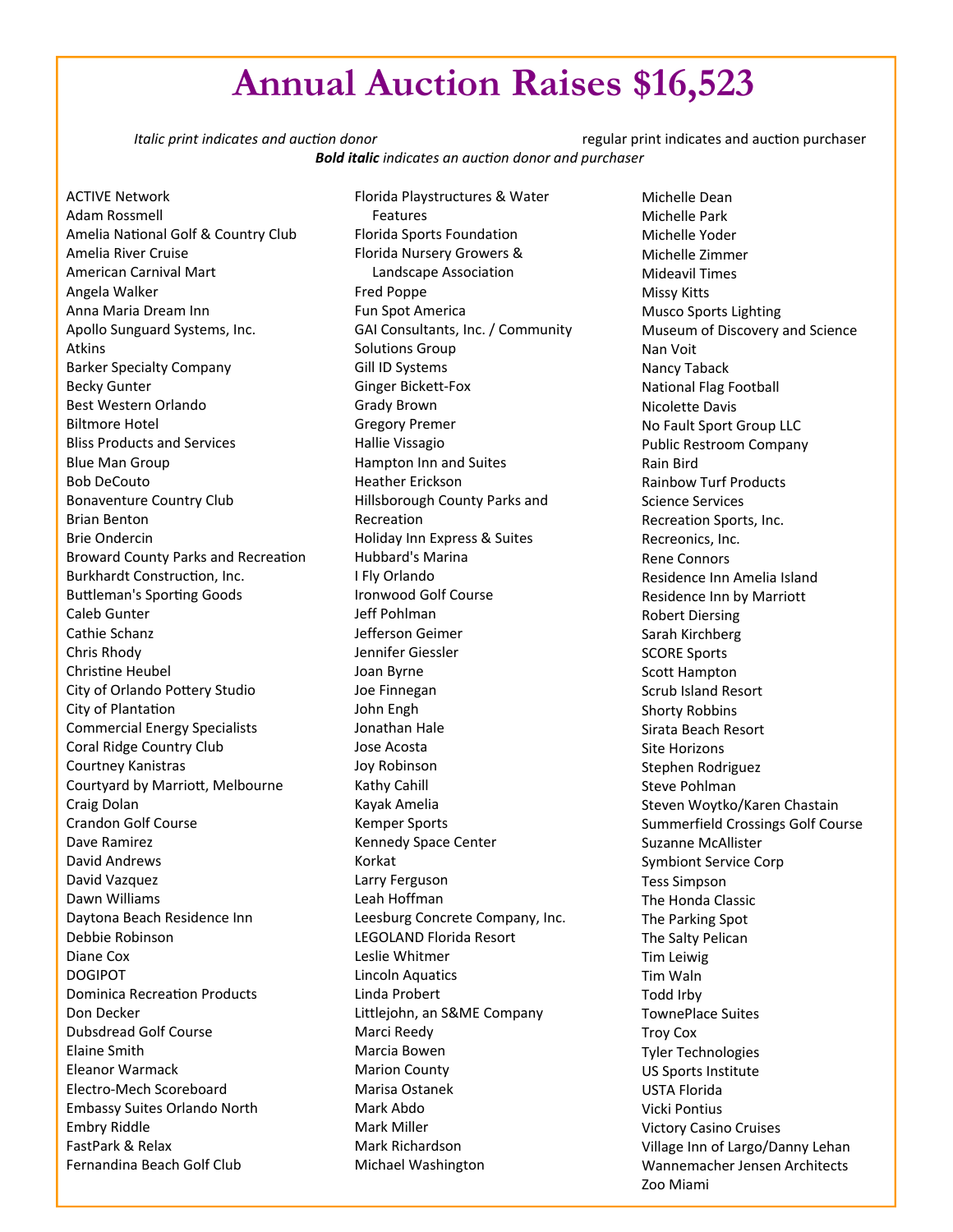# **Reinvestment in the Profession**

# **Joe Abrahams Academy for Leadership Excellence**



# **and Emerging Leaders InsƟtute**



# **FoundaƟon 2015 Trustees**

- **Alice Conkey, Chair Caleb Gunter KrisƟn Caborn, Past Chair David Ramirez Michelle Park, Chair Elect Bill Swartz Nan Voit, Secretary/Treasurer Leslie Whitmer Mark Abdo Joan Byrne, Ex‐Officio Marcia Bowen Jack Kardys, Ex‐Officio**
- **Don Decker Eleanor Warmack, Ex‐Officio**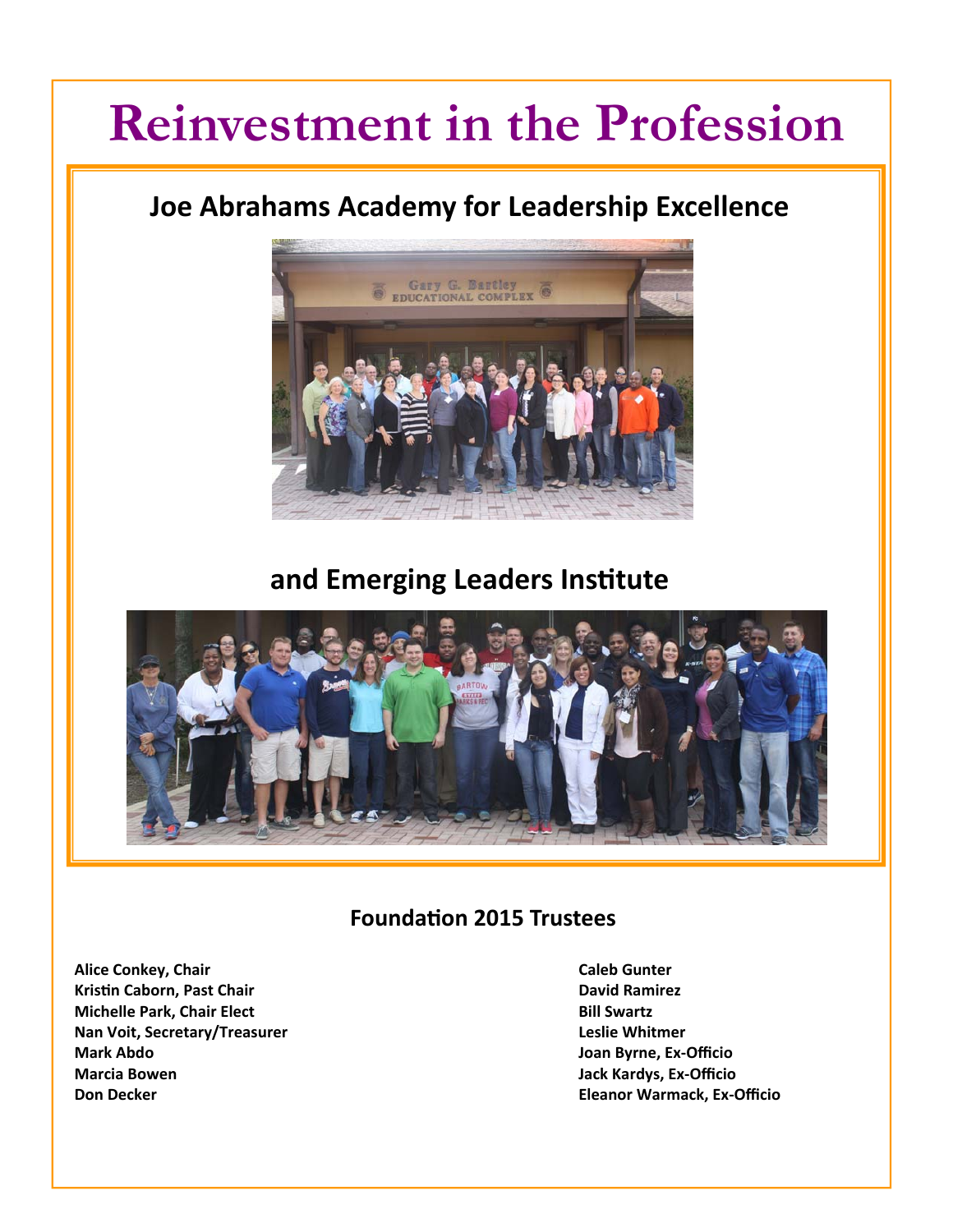# **FINANCIAL REPORT**

# **FRPA FOUNDATION ASSETS**

|                                     | December 31, 2014 |         | December 31, 2015 |         |
|-------------------------------------|-------------------|---------|-------------------|---------|
| <b>CHECKING ACCOUNT</b>             | \$                | 25,606  | \$                | 30,762  |
| <b>ENDOWMENT FUND</b>               | \$                | 165,715 | \$                | 163,417 |
| <b>STAVRES SCHOLARSHIP FUND</b>     | \$.               | 9,359   |                   | \$9,359 |
| <b>TOTAL ASSETS</b>                 | \$                | 200,680 | Ś.                | 203,538 |
|                                     |                   |         |                   |         |
| <b>SOURCE OF FUNDS</b>              |                   | 2014    |                   | 2015    |
| AUCTION AND ACTIVITIES              | \$                | 16,569  | \$                | 16,523  |
| <b>DONATIONS (ANNUAL GIVING)</b>    | \$.               | 13,107  | \$                | 11,009  |
| <b>TOTAL</b>                        | \$                | 29,676  | \$                | 27,552  |
|                                     |                   |         |                   |         |
| USE OF FUNDS                        |                   | 2014    |                   | 2015    |
| ADMINISTRATIVE*                     | \$                | 3,957   | \$                | 4,967   |
| STAFFING/OFFICE SPACE COSTS         | \$                | 10,000  | \$                | 10,000  |
| <b>CONFERENCE</b>                   | \$                | 2,789   | \$                | 64      |
| <b>AUCTION AND ACTIVITIES</b>       | \$                | 762     | \$                | 551     |
| JOE ABRAHAMS ACADEMY**              | \$                | 7,000   |                   |         |
| <b>EMERGING LEADERS INSTITUTE**</b> | \$                | 2,000   |                   |         |
| <b>TRANSFER TO ENDOWMENT</b>        |                   |         | \$                | 2,500   |
| <b>WORKSHOP SPONSORSHIPS</b>        |                   |         | \$                | 4,313   |
| <b>TOTAL</b>                        | \$                | 26,508  | \$                | 22,395  |

\*Administrative includes costs such as postage, printing, telephone, insurances, accounting, banking fees; and strategy consultant in FY 15. \*\* The Abrahams Academy and Emerging Leaders programs were deferred until January 2016, so no sponsorship was made in FY 15

## **FRPA FOUNDATION SOURCE OF FUNDS 2015 FRPA FOUNDATION USE OF FUNDS 2015**

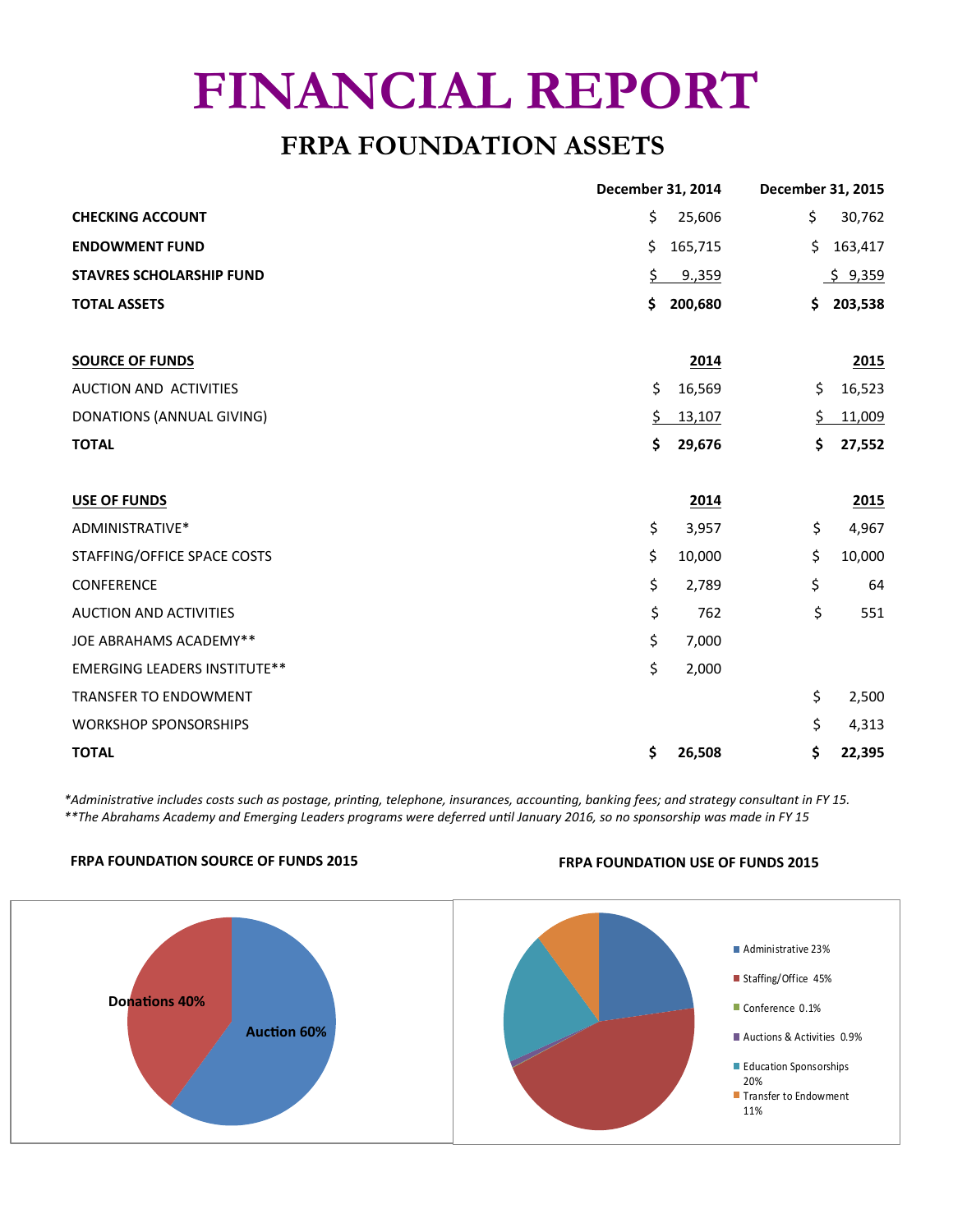# **RECOGNITION OF 2015 DONORS**

*\*Indicates donors who are now deceased.*

| Mark Abdo             | Chris McCarthy              |
|-----------------------|-----------------------------|
| Alicia Antone         | John McCarthy               |
| Julio Barrera         | William Murphy              |
| Greg Bartholomew      | Mitzi Nelson                |
| Cheryl Beeler         | Ellen O'Sullivan            |
| Carolyn Brown         | Mary Palacios               |
| Joan Byrne            | Karen Palus                 |
| Kristin Caborn        | Michelle Park               |
| Kathy Cahill          | Jessica Perez               |
| Frances Cannon        | Mandy Petersen              |
| Claire Cawthon        | Steve Pohlman               |
| Phil Christman        | Jonathan Poyner             |
| Mary Clements Fowler  | Linda Probert               |
| Alice Conkey          | Walt Rothenbach             |
| <b>Steve Cox</b>      | Greg and Melinda Scott      |
| Don Decker            | Donna Serrano               |
| Dynamo Florida        | Michael and Charlie Stavres |
| <b>Timothy Eckert</b> | <b>Bill Swartz</b>          |
| *Bruce Fassett        | Nancy Taback                |
| David Flaherty        | <b>Barry Thomas</b>         |
| Caleb Gunter          | Julia Thompson              |
| Christine Heubel      | Nan Voit                    |
| Leah Hoffman          | Eleanor Warmack             |
| Jack Kardys           | Leslie Whitmer              |
| Peggy Lenny           | Joann Wren                  |
|                       | Michelle Zimmer             |